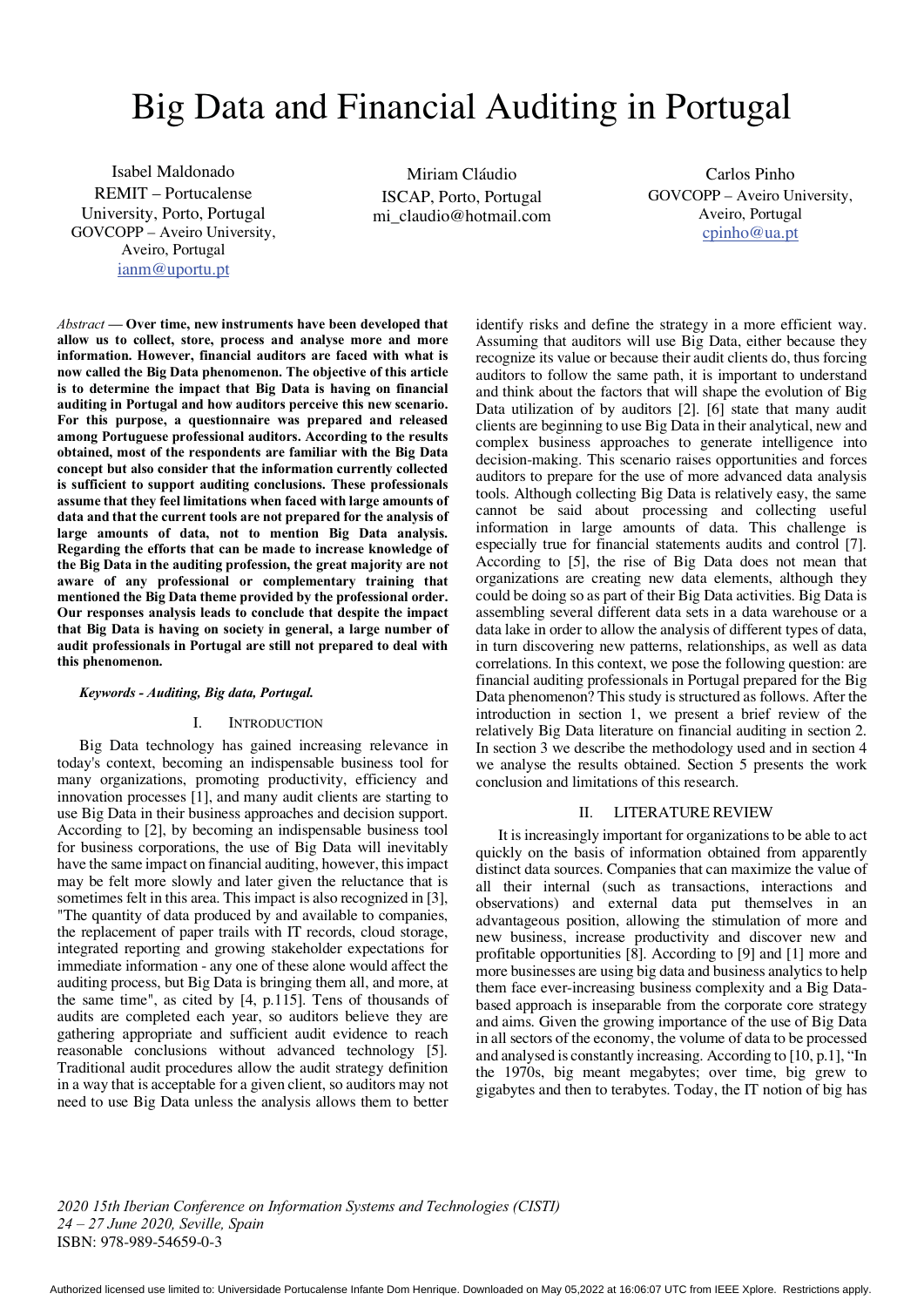reached the petabyte range for conventional, high-end data warehouses, and exabytes are presumably waiting in the wings."

However, the very concept of Big Data remains unclear: "What is Big Data? A meme and a marketing term, for sure, but also shorthand for advancing trends in technology that open the door to a new approach to understanding the world and making decisions." [11]. According to [12] most definitions of Big Data focus on the size of stored data. Size is relevant, but there are other important attributes of Big Data, namely the variety and speed of data. The definition of the "3 Vs" of Big Data (volume, variety and velocity) corresponds to a definition of the most comprehensive, refuting the idea that Big Data essentially refers to the amount of data. However, [5] states that the biggest problem with Big Data is that there is still no consistent definition. If some definitions focus on the size or characteristics of Big Data, others focus more on examples of content and reliability. Regarding characteristics, Big Data is often defined in terms of volume, velocity, variety and veracity, usually referred to as "4 Vs", a concept later than the previous "3 Vs". A particularly relevant definition of Big Data in the context of auditing is the one presented by [13], focusing on content and taking transactions as a starting point, by defining Big Data in a simple way using the equation: "Big Data  $=$  Transactions  $+$ Interactions + Observations". Another concept that needs clarification is that of Data Analytics. [4] point out that while Big Data relates to the nature of data, Data Analytics refers to the collection of tools developed to make sense of Big Data. The impact of using Big Data together with data analytics will be extremely relevant, reducing the cost of gathering, processing, and storing information, as well as improving audit firm's profitability [14].

[5] establishes a correlation between these two concepts in the field of financial auditing. According to the authors, the audit work traditionally fitted into cell A using traditional data analytic tools e and working through sampling. The last decade has seen a shift to cell B increasing the work base, but still using traditional accounting data and auditing procedures. [15] state that auditors can use data mining techniques to analyse external data such as census data, social media or news articles in their assessments of client business risk, fraud risk, internal controls and operational continuity. Consequently, it is a way to improve the efficiency and effectiveness of audit procedures and in addition, instead of sampling techniques, the use of data analysis techniques allows auditors to analyse all client transactions to find irregularities, atypical values, as well as patterns. However, advanced data analysis tools are rarely used in financial auditing and it is crucial to understand the extent to which financial auditing will incorporate Big Data and how its use will progress over time. Citing [5, p.45], "Although there has been some mention by practitioners of using social media analysis as part of an audit, and thereby moving into Cell C, it appears that there is far less movement into Cell C." Consequently, a take-off to dimension D is still far on the horizon. For business entrepreneurs, Big Data presents great opportunities, and for those charged with discouraging, detecting and investigating misconduct, data mining can be a distinctly powerful tool to be used in information compliance. According to [16] an obvious use of Big Data is fraud detection. [17] already found that auditors were adopting broader perspectives in their audit risk assessments by examining available evidence from various

sources to decrease the probability of relevant distortion and audit error.

Since then, several studies have attempted to explore the subject of Big Data in the context of financial auditing. In the last few years we highlight [7], [2], [14], [18], [19], [20], [21], [5], [6], [22], [23], [4], [1], [24], [25], among others. In the context of dimension B of [5], the change from sample analysis to full data set analysis could improve the quality of financial statements ([26], [27]) and anomalies detection ([28]. [21] report that technological innovations, such as e-commerce and online transactions, have led to a significant increase in the volume and complexity of transactions, making it more difficult for auditors to review. While most individuals agree that the ability to collect, manage and analyse data more effectively enables better judgment and decision-making, Big Data has the potential to dramatically change the way auditors collect audit evidence and make decisions, particularly with regard to risk assessment. This position is in line with [19] as the auditing process increasingly involves the use of greater amounts of data and more sophisticated analytical tools to increase the value of new data sources and ultimately reduce the risk of relevant distortion. Audit firms are evaluating audit approaches that involve various external and internal data sources and the authors suggest new ways of incorporating Big Data as audit evidence, including performing text analysis on external data such as news articles, product discussion forums, and social networks when manager sales forecasts cannot be relied on to gain a better understanding of the client's sales trends. This process would lead to a shifting to dimensions C and D, underlining that however big data should be considered as a complement of the traditional audit evidence and not a substitute.

[2] provides two possible scenarios for the introduction of Big Data in financial auditing: on one hand, it provides for auditors to adopt Big Data as fully as their clients, precisely because they need to stay technologically up-to-date with their clients and because this adoption could bring benefits in terms of profitability. On the other hand, in a less optimistic approach, historical evidence suggests that auditors have some resistance to change and to the adoption of new technologies and, therefore, barriers will emerge regarding Big Data. In [2, p.445] "it is necessary to answer the question of why Big Data will be embraced by auditors when simpler methods have not been. That suggests that if Big Data is to succeed in auditing it cannot be by being perceived as just another technology or analytical methodology. There are many of those—ones simpler to use and easier to implement than Big Data—that auditors have ignored or adopted only haltingly. In short, if auditors embrace Big Data in their audit practice in the near future, then it will likely be because exogenous market forces induce them to do so in a way that has not been the case with other analytic methods". In the same direction, [5] points out that even with the potential benefits in financial auditing, Big Data is a disruptive advanced technology, as it implies major paradigm shifts in how financial statement audits are performed, which would require the entire audit community (companies, regulators and other stakeholders) to undertake this change in order to exploit these benefits. The big challenge for auditors will be how to obtain value from Big Data while ensuring that professional judgments and decisions are based on quality, relevant and reliable information. Therefore, it is important to understand what behavioural

Authorized licensed use limited to: Universidade Portucalense Infante Dom Henrique. Downloaded on May 05,2022 at 16:06:07 UTC from IEEE Xplore. Restrictions apply.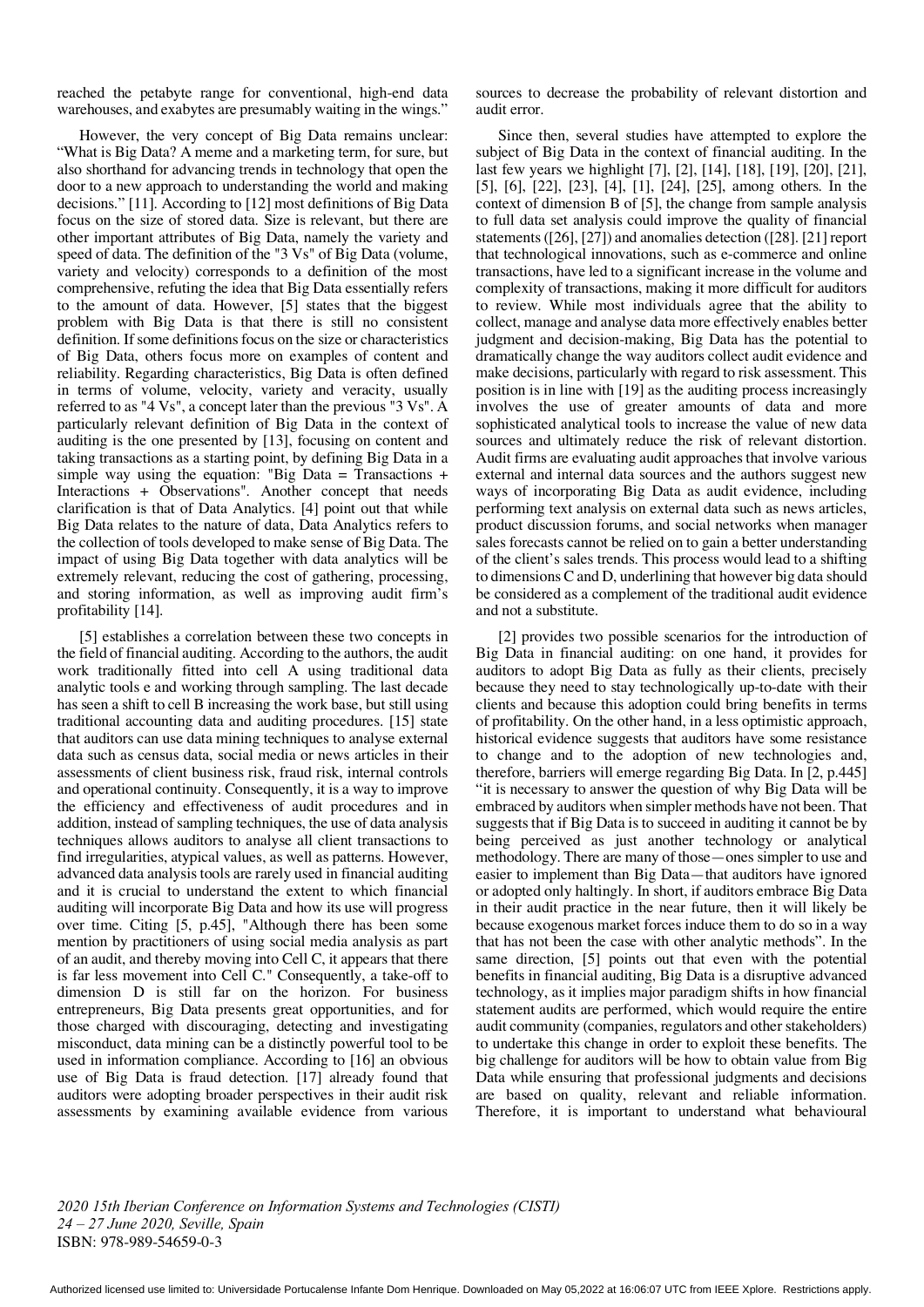processes financial auditors must undertake in order to process information for credible decision making, and what impact these behavioural processes have on the Big Data environment ([21]). [21] also argue that Big Data provides auditors with great potential to improve the efficiency and effectiveness of audit work. Data analysis used to obtain information from larger volumes of data can help auditors to identify high-risk areas where they should focus their efforts, and therefore, despite the likely information overload problems, the use of Big Data in audits is achievable.

As audit clients increasingly rely on Big Data reviews to guide their organizational strategies, auditors will face the need to ensure the validity and truthfulness of this data. The need to develop audit procedures will become increasingly essential as the impact of Big Data on companies' performance increases [2]. Technological developments and recent tendencies provide evidence that auditors can be prepared to overcome difficulties with pattern recognition ([19]). [29] concluded that auditors with knowledge of automated controls processes are more able to interpret risk patterns into evidence of automated controls. On the part of audit firms, providing more contextual experience and training auditors will improve their ability to accurately recognize patterns in data and, most importantly, to interpret them correctly. According to [23] it is surprising that the auditing profession is taking time to adopt Big Data techniques. There is, however, evidence that some partners of leading auditing firms have begun using Big Data, but the true extent of its use in practice is unknown. The authors conclude that the use of Big Data is not yet widespread, and that further studies are needed to identify the opportunities that the use of this technology brings to auditing. For [23] it is clear that Big Data represents a valuable opportunity for financial auditing, but this opportunity has not yet been sufficiently explored. Financial auditing can benefit from modern models to predict financial problems and detect financial fraud. Standards that are always updated in real time can help overcome the apparent reluctance of the auditing profession to incorporate Big Data into their analysis. There is no doubt that having access to Big Data, which incorporates non-traditional information, would be of great value to the role of financial auditing. Also [22] reinforce the idea that there is already evidence of the Big Four firms reacting and adapting the advent of Big Data into their audit practice, but it should be also noted the affirmation of [23] that it is not possible to determine the extent of this impact of adopting Big Data.

Some recent studies, conducted through interviews directed at audit professionals, have aimed to explore in depth the use of Big Data and Big Data Analytics in audit firms. Based in interviews with three different types of respondents, [1] seek to determine the factors that motivate the use of Big Data Analytics in external auditing, identifying two groups of motivating factors, company-related and institutional, and the circumstances in which to use Big Data Analytics will lead to the desired outcomes of audit companies. The authors conclude that the auditors are likely to focus on the procedures not only to satisfy regulatory requirements but also to provide more value for business clients; therefore, Big Data Analytics may be one of the solutions. Also [4] have decided to carry out interviews with individuals with significant experience in developing, implementing or assessing the impact of Big Data Analytics in auditing, Seeking to know the impact the impact of Big Data Analytics on the nature of the relationship between auditors and their clients; the consequences of the technology for the conduct of audit engagements and the common challenges associated with embedding Big Data Analytics in the audit context. The authors conclude that "auditors' recourse to technical development should be assessed not only from the point of view of the technical improvements to practice but also in terms of their more fundamental relevance to understanding the significance and role of auditing in the governance of business" ([4, p.115]). In fact, according to [24], audit firms are in the transition from traditional data analysis to Big Data Analytics. The implementation of Big Data Analytics will bring an improvement in the quality and efficiency of auditing, with more accurate risk assessments and analysis of all available data, which will result in a reduction in risk and material errors and fraud, and a greater ability to understand the client's organization and its environment. Despite the vast opportunities suggested by the adoption of Big Data and Big data analysis, [25] alert to the risks that may arise from current legislation and the need for regulators to make the necessary changes in audit standards.

Throughout this brief literature review, perspectives of several authors were presented and some pertinent questions were raised related to the problem of obtaining valid conclusions with a large volume of data available for analysis and what are the tools available to assist the auditors ([8]); if traditional auditing procedures allow to manage the strategy definition in a way acceptable to a given client, then why resort to Big Data? ([5]); what behavioural processes should financial auditors take on in order to process information for credible decision-making, and what impact do these behavioural processes have on the Big Data environment ([21]); to what extent will financial auditing incorporate Big Data and how will its use progress over time? ([15]). Our question now arises: given the previous context, what are the positions of financial auditors in Portugal? Are financial auditing professionals in Portugal aware and prepared of the Big Bata phenomenon?

## III. METHODOLOGY

In order to assess the extent to which financial auditors in Portugal are prepared for the Big Data phenomenon, we have chosen to develop a quantitative approach by conducting a questionnaire that has been distributed to Portuguese financial auditors. In this first phase of the study, we disclosed the survey during October 2019. The objective was to obtain a significant sample of responses that would allow us to infer a preliminary answer to our question. Being such a poorly developed topic in Portugal, which can be justified by the research limitations encountered, it is pertinent to obtain an idea about the knowledge and opinion of financial auditing professionals regarding Big Data, while drawing attention to the subject and stimulating curiosity. We then focused on formulating questions whose answers would allow us to obtain information on how Portuguese auditing professionals are positioned within the Big Data theme and to understand their general perspective on the quality of financial auditing today and on a possible incorporation of Big Data into the auditor's work.

To answer our general question "Are financial auditing professionals in Portugal prepared for the Big Data phenomenon?", the following key questions were selected: Do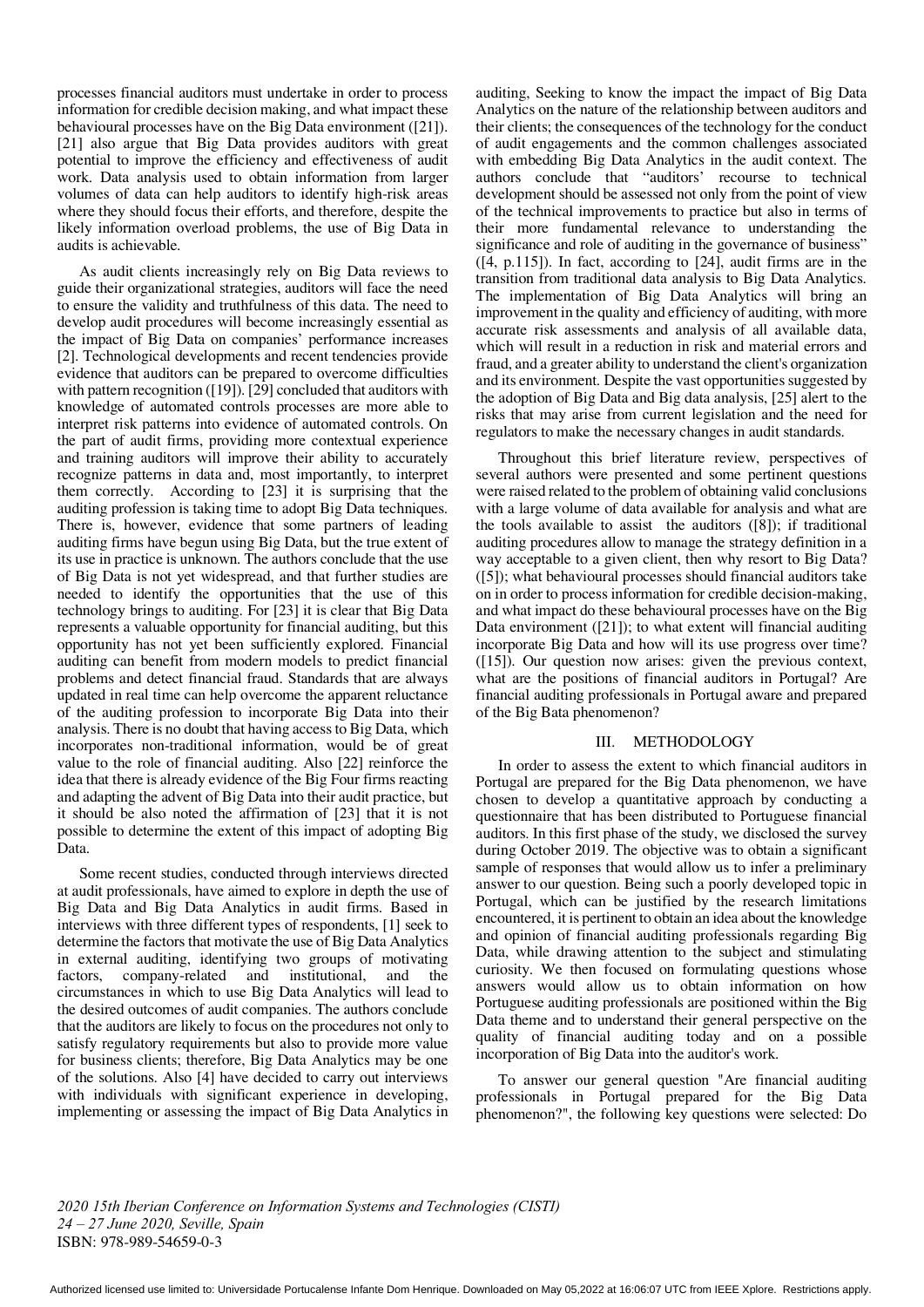you consider that the information currently collected from the client is sufficient to support all the audit procedures that must be performed?; Would an analysis of the entire population of client data improve audit procedures?; How many years do you know about Big Data?; The current data processing and analysis tools are not prepared for Big Data.?

The analysis of these key questions was complemented by answers to the following complementary questions: Is the nonfinancial information collected (data from social networks, text files, images, among others) considered for the client's risk analysis?; If it were possible to analyse the client's entire data would you do so by professional judgement (1) or would you only do so by imposing auditing standards (2)?; Do auditors feel limitations when faced with large volumes of data? In this initial phase, the survey was sent directly to auditors starting at number 1000 that are part of the list of Auditors available on the page of the "Ordem dos Revisores Oficiais de Contas (OROC), the Portuguese Institute of Statutory Auditors, in the section "Members of the Order". This direct submission constituted a sample of 224 inquiries. A total of 31 valid responses were obtained, corresponding to a response rate of around 12%. The data collected were analysed by applying exploratory data analysis methodologies using the SPSS statistical software.

## IV. RESULTS ANALYSIS

We begin this chapter by presenting the characterization of the current study sample. Of the 31 valid answers obtained, 16.1% of the respondents work at a "Big 4", 77,4% at an audit firm not in the "Big 4" universe and 6,5% work on a selfemployed basis. Regarding the number of years in which they have been aware of Big Data, 54,8% of respondents admit that they have been aware of the phenomenon for more than three years, 9,7% for three years, 12.9% for one year, but 22,6% indicate that they have no knowledge of it.

Remarkably, about 77% of respondents are familiar with the Big Data concept, which is considered relevant for obtaining more reliable conclusions. It should be noted that approximately 65% of respondents have been in contact with the subject for 3 years or more, which is considered to be a very significant percentage. When asked if they attended any training/conference provided by OROC in which Big Data was mentioned, 12,9% answered positively, 3,2% answered no, but they were aware of it, and 83,9% answered no, and they were not aware of any training that mentioned Big Data. It is considered essential that professional orders have an informative role within professionals, but also that professionals also take an interest in this field of training and attend it.

Regarding the question "Do you consider that the information currently collected from the client is sufficient to support all the audit procedures that should be performed?", 77,4% of the respondents consider that the information currently collected is sufficient, but when asked whether "An analysis of the entire population of client data would improve the audit procedures?" they acknowledge that yes, it would improve the audit procedures, as well as add new procedures/analyses to the audit (77, 4%). However, when asked if "Current data processing and analysis tools are not prepared for Big Data?", 22,6% of respondents did not agree with the statement assuming the current tools would respond to Big Data. From our sample,

all respondents consider the skills associated with information technology to be relevant to the profession of financial auditor.

Since 77,4% of the respondents consider that the information currently collected from the client is sufficient to support all the audit procedures that should be carried out, in line with the affirmation of [5] that auditors already believe that they are gathering appropriate and sufficient audit evidence to reach reasonable conclusions without advanced technology, a crosstabulation analysis was performed with some of the other raised questions. When asked whether the non-financial information collected was considered for the client's risk analysis, of the 77,4% respondents who consider that the information currently collected from the client is sufficient, 50% says yes, non-financial information is taken into account, 25% respond no and also 25% revels that they do not collect nonfinancial information (Table I).

| CROSSTABULATION 01<br>TABLE L |  |
|-------------------------------|--|
|-------------------------------|--|

|                                                                                                                    |                                                     |                | A) Do you consider that the<br>information currently collected<br>from the client is sufficient to<br>support all the audit procedures<br>that must be performed? |                |         |  |
|--------------------------------------------------------------------------------------------------------------------|-----------------------------------------------------|----------------|-------------------------------------------------------------------------------------------------------------------------------------------------------------------|----------------|---------|--|
|                                                                                                                    |                                                     |                | Yes                                                                                                                                                               | N <sub>0</sub> | Total   |  |
| B) Is the                                                                                                          |                                                     | $%$ within $B$ | 70,60%                                                                                                                                                            | 29,40%         | 100,00% |  |
| non-<br>financial                                                                                                  | Yes                                                 | % within A     | 50,00%                                                                                                                                                            | 71,40%         | 54,80%  |  |
| informati                                                                                                          |                                                     | % of Total     | 38,70%                                                                                                                                                            | 16,10%         | 54,80%  |  |
| $_{\rm on}$<br>collected                                                                                           | No                                                  | % within B     | 75,00%                                                                                                                                                            | 25,00%         | 100,00% |  |
| (data<br>from                                                                                                      |                                                     | $%$ within A   | 25,00%                                                                                                                                                            | 28,60%         | 25,80%  |  |
| social                                                                                                             |                                                     | % of Total     | 19,40%                                                                                                                                                            | 6,50%          | 25,80%  |  |
| networks.<br>I do not<br>text files,<br>collect<br>images,<br>non-<br>among<br>financial<br>others)<br>information |                                                     | % within B     | 100,00%                                                                                                                                                           | $0.00\%$       | 100,00% |  |
|                                                                                                                    |                                                     | $%$ within A   | 25,00%                                                                                                                                                            | $0.00\%$       | 19,40%  |  |
|                                                                                                                    |                                                     | % of Total     | 19,40%                                                                                                                                                            | $0.00\%$       | 19,40%  |  |
| d for the                                                                                                          | considere<br>client's<br>Total<br>risk<br>analysis? | % within B     | 77,40%                                                                                                                                                            | 22,60%         | 100,00% |  |
|                                                                                                                    |                                                     | $%$ within A   | 100,00%                                                                                                                                                           | 100,00%        | 100,00% |  |
|                                                                                                                    |                                                     | % of Total     | 77,40%                                                                                                                                                            | 22,60%         | 100,00% |  |

NOTE: Table reports the results of crosstabulation analysis: Is the non-financial information collected (data from social networks, text files, images, among others) considered for the client's risk analysis? \* Do you consider that the information currently collected from the client is sufficient to support all the audit procedures that must be performed?

From the responses obtain, we can also access that regarding the type of non-financial information collected, 65% of the respondents analyse text files, 17% analyse social network data and 17% e-mail correspondence. Respondents were allowed to write responses, from which we obtained: feeds and internet research, which somehow fit the data of social networks, but can also cover other types of information taken from specific database sites. As audit firms are evaluating audit approaches external data sources, in addition to internal sources, [19] suggest new ways of incorporating Big Data as audit evidence, including performing text analysis on external data such as news articles, product discussion forums, and social networks when manager sales forecasts cannot be relied on to gain a better understanding of the client's sales trends.

When asked if that they would run analysis for the entire population of client data in order to improve audit procedures, from the 77,4% auditors that consider that the information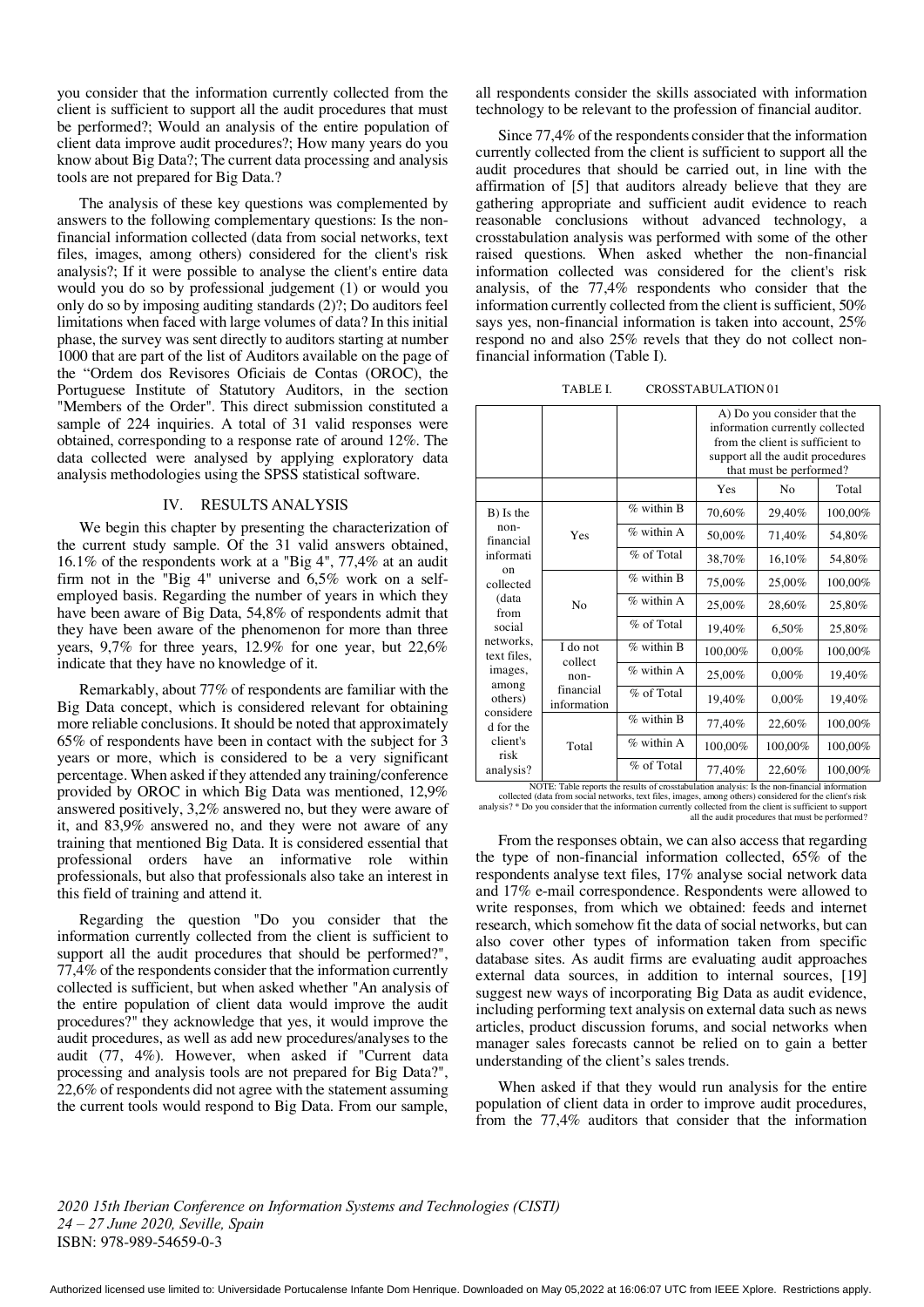currently collected from the client is sufficient, 75% would still be willing to analyse the entire population. However, from the 22,6% that do not consider that the information currently collected from the client is sufficient, 14,3% does not consider that the analysis of the entire population would contribute to improving audit procedures (Table II).

TABLE II. CROSSTABULATION 02

|                                         |       |              | A) Do you consider that the<br>information currently collected<br>from the client is sufficient to<br>support all the audit procedures that<br>must be performed? |                |         |
|-----------------------------------------|-------|--------------|-------------------------------------------------------------------------------------------------------------------------------------------------------------------|----------------|---------|
|                                         |       |              | Yes                                                                                                                                                               | N <sub>0</sub> | Total   |
|                                         |       | $%$ within B | 75,00%                                                                                                                                                            | 25,00%         | 100,00% |
|                                         | Yes   | $%$ within A | 75,00%                                                                                                                                                            | 85,70%         | 77,40%  |
| B) Would<br>an analysis                 |       | % of Total   | 58,10%                                                                                                                                                            | 19,40%         | 77,40%  |
| of the entire<br>population             |       | $%$ within B | 85,70%                                                                                                                                                            | 14,30%         | 100,00% |
| of client                               | No    | $%$ within A | 25,00%                                                                                                                                                            | 14,30%         | 22,60%  |
| data<br>improve<br>audit<br>procedures? |       | % of Total   | 19,40%                                                                                                                                                            | 3,20%          | 22,60%  |
|                                         | Total | % within B   | 77,40%                                                                                                                                                            | 22,60%         | 100,00% |
|                                         |       | % within A   | 100,00%                                                                                                                                                           | 100,00%        | 100,00% |
|                                         |       | % of Total   | 77,40%                                                                                                                                                            | 22,60%         | 100,00% |

NOTE: Table reports the results of crosstabulation analysis: Would an analysis of the entire population of client data improve audit procedures? \* Do you consider that the information currently collected from the client is sufficient to support all the audit procedures that must be performed?

Table III presents the results of cross-checking the answers to the questions "Do you consider that the information currently collected from the client is sufficient to support all the audit procedures that must be performed" and "If it were possible to analyse the client's entire data would you do so by professional judgement or would you only do so by imposing auditing standards".

TABLE III. CROSSTABULATION 03

|                            |                                                                                                          |              | A) Do you consider that the<br>information currently collected<br>from the client is sufficient to<br>support all the audit procedures<br>that must be performed? |                |                |  |
|----------------------------|----------------------------------------------------------------------------------------------------------|--------------|-------------------------------------------------------------------------------------------------------------------------------------------------------------------|----------------|----------------|--|
|                            |                                                                                                          |              | Yes                                                                                                                                                               | N <sub>0</sub> | Total          |  |
| B) If it<br>were           |                                                                                                          | $%$ within B | 89,50%                                                                                                                                                            | 10,50%         | 100,00<br>$\%$ |  |
| possible to<br>analyse the | Professional<br>judgement                                                                                | % within A   | 70,80%                                                                                                                                                            | 28,60%         | 61,30<br>$\%$  |  |
| client's<br>entire data    |                                                                                                          | % of Total   | 54,80%                                                                                                                                                            | 6,50%          | 61,30<br>%     |  |
| would you<br>do so by      |                                                                                                          | $%$ within B | 58,30%                                                                                                                                                            | 41,70%         | 100,00<br>%    |  |
| professional<br>judgement  | Imposition<br>of auditing<br>standards                                                                   | % within A   | 29,20%                                                                                                                                                            | 71,40%         | 38,70<br>%     |  |
| $(1)$ or<br>would you      |                                                                                                          | % of Total   | 22,60%                                                                                                                                                            | 16,10%         | 38,70<br>$\%$  |  |
| only do so<br>by           |                                                                                                          | % within B   | 77,40%                                                                                                                                                            | 22,60%         | 100,00<br>$\%$ |  |
| imposing<br>auditing       | Total                                                                                                    | % within A   | 100,00%                                                                                                                                                           | 100,00%        | 100,00<br>$\%$ |  |
| standards<br>(2)?          | NOTE: Table reports the results of crosstabulation analysis: If it were possible to analyse the client's | % of Total   | 77,40%                                                                                                                                                            | 22,60%         | 100,00<br>%    |  |

entire data would you do so by professional judgement (1) or would you only do so by imposing auditing

standards (2)? \* Do you consider that the information currently collected from the client is sufficient to support all the audit procedures that must be performed?

TABLE IV. CROSSTABULATION 04

|                                   |       |                                                                                                                | A) Would an analysis of the entire<br>population of client data improve<br>audit procedures? |         |                   |
|-----------------------------------|-------|----------------------------------------------------------------------------------------------------------------|----------------------------------------------------------------------------------------------|---------|-------------------|
|                                   |       |                                                                                                                | Total<br>Yes<br>No                                                                           |         |                   |
|                                   | Yes   | $%$ within B                                                                                                   | 80,00%                                                                                       | 20,00%  | 100,00%           |
|                                   |       | % within A                                                                                                     | 83,30%                                                                                       | 71,40%  | 80,60%            |
| $B)$ Do<br>auditors               |       | % of Total                                                                                                     | 64,50%                                                                                       | 16,10%  | 80,60%            |
| feel                              | No    | $%$ within B                                                                                                   | 66.70%                                                                                       | 33,30%  | 100.00%           |
| limitations<br>when faced         |       | % within A                                                                                                     | 16,70%                                                                                       | 28,60%  | 19,40%            |
| with large<br>volumes of<br>data? |       | % of Total                                                                                                     | 12,90%                                                                                       | 6,50%   | 19,40%<br>100,00% |
|                                   | Total | $%$ within B                                                                                                   | 77,40%                                                                                       | 22,60%  |                   |
|                                   |       | $%$ within A                                                                                                   | 100,00%                                                                                      | 100,00% | 100,00%           |
|                                   |       | % of Total<br>NOTE: Table reports the results of emergencies analysis: De auditors feel limitations when faced | 77,40%                                                                                       | 22,60%  | 100,00%           |

NOTE: Table reports the results of crosstabulation analysis: Do auditors feel limitations when faced with large volumes of data? \* Would an analysis of the entire population of client data improve audit procedures?

With 77,4% of respondents who consider that the information currently collected is sufficient, 70,8% consider that the analysis of the totality of the data should be a matter of professional judgement. However, with 22,6% of respondents who do not consider that the information currently collected is sufficient, this analysis of the totality of the data should be a normative requirement (71,4%), obliging the auditors to perform a complete analysis. This results support [25] position regarding the need for regulators to make the changes in audit standards addressing the Big Data problem. This position of the 77,4% of respondents who consider that the information currently collected is sufficient is not at all surprising given some limitations and resistance already reflected in the literature review to the change in auditing procedures ([5]). This issue was analysed together and the results are presented in Table IV. Although 77,4% of the auditors considered that the analysis of the entire population improved audit procedures, these same professionals assume that they feel limitations when faced with large amounts of data. In our total sample, 80,6% of auditors assume they feel this limitation and that current data processing and analysis tools are not prepared for Big Data. This came in line with [7] which points out the challenge that is to process and collect useful information in large amounts of data, especially in financial statements audits and control.

Of these, 80% consider that the current tools are not prepared for the analysis of large amounts of data (Table V). However, 19,4% of respondents do not consider themselves to have limitations when faced with the analysis of large amounts of data and of these 33,3% consider that the current tools are prepared for Big Data. When asked what data processing and analysis tools are currently used, 81,5% of respondents answered Microsoft Excel (easy-to-access tool that allows data analysis), with 80% of respondents having a degree of confidence greater than 75% in the tools employed. It is also noticed that since Microsoft Excel is the most usual analytical tool, it means that it is not suitable for large amounts of data which may explain the limitations felt by auditors when faced with large volumes of data.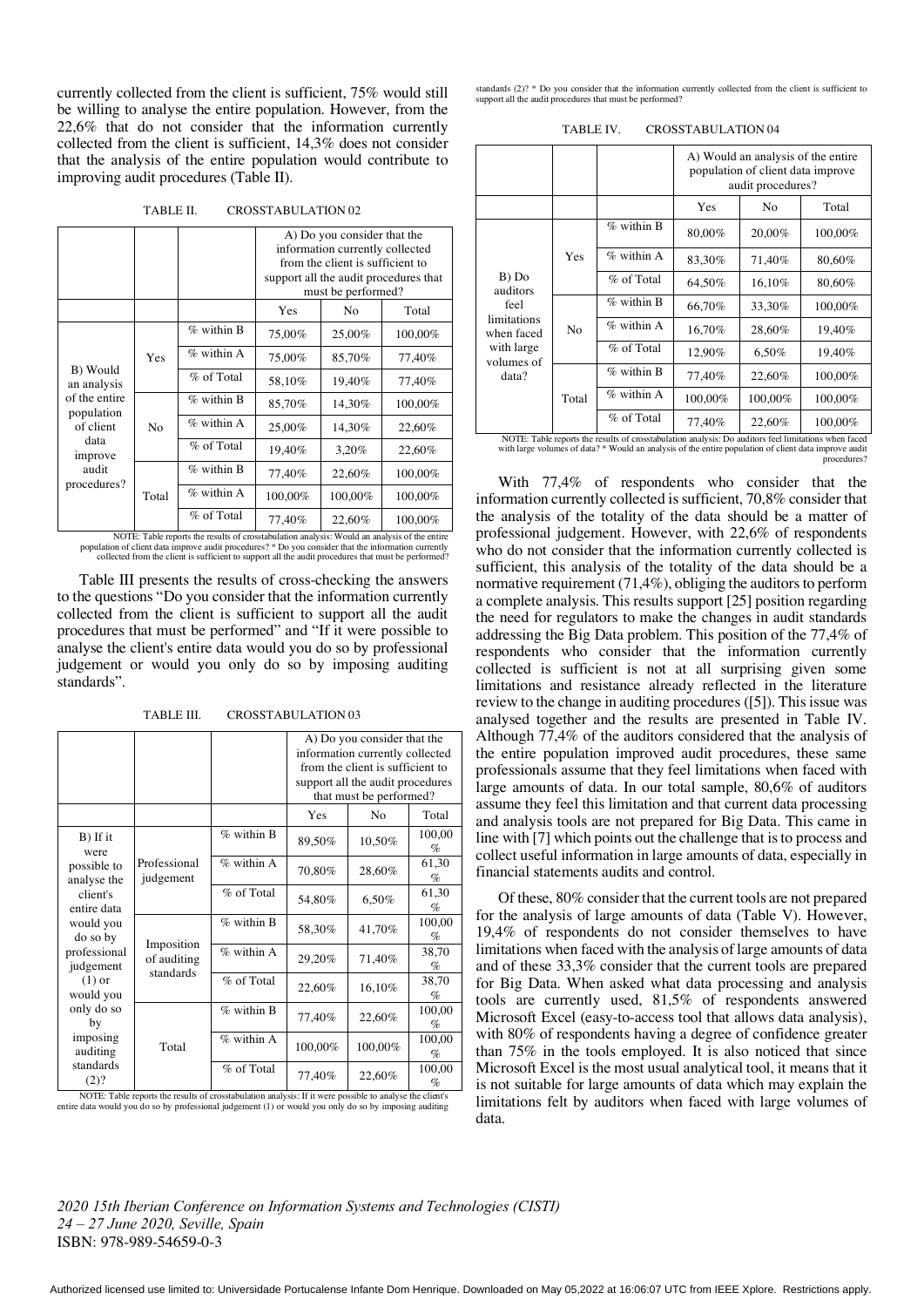#### TABLE V. CROSSTABULATION 05

|                                                                                           |            |              | Do auditors feel limitations when<br>faced with large volumes of data? |         |                   |  |
|-------------------------------------------------------------------------------------------|------------|--------------|------------------------------------------------------------------------|---------|-------------------|--|
|                                                                                           |            |              | Yes                                                                    | No      | Total             |  |
|                                                                                           | T<br>agree | $%$ within B | 83,30%                                                                 | 16,70%  | 100,00%           |  |
| The current                                                                               |            | $%$ within A | 80,00%                                                                 | 66,70%  | 77,40%            |  |
| data<br>processing<br>and<br>analysis<br>tools are<br>not<br>prepared<br>for Big<br>Data. |            | % of Total   | 64,50%                                                                 | 12,90%  | 77,40%            |  |
|                                                                                           | I do       | $%$ within B | 71,40%                                                                 | 28,60%  | 100.00%           |  |
|                                                                                           | not        | $%$ within A | 20.00%                                                                 | 33.30%  | 22.60%            |  |
|                                                                                           | agree      | % of Total   | 16,10%                                                                 | 6.50%   | 22,60%<br>100,00% |  |
|                                                                                           | Total      | $%$ within B | 80,60%                                                                 | 19,40%  |                   |  |
|                                                                                           |            | % within A   | 100,00%                                                                | 100.00% | 100.00%           |  |
|                                                                                           |            | % of Total   | 80,60%                                                                 | 19,40%  | 100,00%           |  |

NOTE: Table reports the results of crosstabulation analysis: The current data processing and analysis tools are not prepared for Big Data. \* Do auditors feel limitations when faced with large volumes of data?

With respect to the use of non-financial information in client risk analysis, 45,2% of respondents assume that they do not use or collect non-financial information. Of the respondents who take this information into account, 82,4% consider that the current tools are not prepared for Big Data (Table VI). We also point out that when asked if they consider that the current audit software's are being used in their full capacity, 90% of the respondents answered in a negative way, admitting that there is still a lot of potential that is not being used by audit professionals.

TABLE VI. CROSSTABULATION 06

|                                           |                         |               | A) The current data processing<br>and analysis tools are not<br>prepared for Big Data. |         |         |
|-------------------------------------------|-------------------------|---------------|----------------------------------------------------------------------------------------|---------|---------|
|                                           |                         |               | I do not<br>I agree<br>agree                                                           |         | Total   |
|                                           |                         | $%$ within B  | 82,40%                                                                                 | 17,60%  | 100,00% |
| B) Is the                                 | Yes                     | % within A    | 58,30%                                                                                 | 42,90%  | 54,80%  |
| $non-$<br>financial                       |                         | % of Total    | 45,20%                                                                                 | 9,70%   | 54,80%  |
| information<br>collected                  |                         | % within B    | 87,50%                                                                                 | 12,50%  | 100,00% |
| (data from                                | No                      | $\%$ within A | 29,20%                                                                                 | 14,30%  | 25,80%  |
| social<br>networks,                       |                         | % of Total    | 22,60%                                                                                 | 3,20%   | 25,80%  |
| text files.                               | I do not<br>collect     | % within B    | 50,00%                                                                                 | 50,00%  | 100,00% |
| images,<br>among<br>others)<br>considered | $non-$                  | % within A    | 12,50%                                                                                 | 42,90%  | 19,40%  |
|                                           | financial<br>nformation | % of Total    | 9,70%                                                                                  | 9,70%   | 19,40%  |
| for the<br>client's risk                  |                         | % within B    | 77,40%                                                                                 | 22,60%  | 100,00% |
| analysis?                                 | Total                   | % within A    | 100,00%                                                                                | 100,00% | 100,00% |
|                                           |                         | % of Total    | 77,40%                                                                                 | 22,60%  | 100,00% |

NOTE: Table reports the results of crosstabulation analysis: Is the non-financial information collected (data from social networks, text files, images, among others) considered for the client's risk analysis? \* The current data processing and analysis tools are not prepared for Big Data.

We are also trying to understand if there is a relationship between the level of use of the software currently available and technological advances in the different activity sectors. The results are presented in Table VII.

#### TABLE VII. CROSSTABULATION 07

|                                                                                            |       |            | A) The current data processing and<br>analysis tools are not prepared for<br>Big Data. |         |         |  |
|--------------------------------------------------------------------------------------------|-------|------------|----------------------------------------------------------------------------------------|---------|---------|--|
|                                                                                            |       |            | I do not<br>Total<br>I agree<br>agree                                                  |         |         |  |
|                                                                                            |       | % within B | 68,80%                                                                                 | 31,30%  | 100,00% |  |
| B) Do you                                                                                  | Yes   | % within A | 45,80%                                                                                 | 71,40%  | 51,60%  |  |
| think current<br>auditing                                                                  |       | % of Total | 35,50%                                                                                 | 16,10%  | 51,60%  |  |
| procedures<br>can keep up                                                                  | No    | % within B | 86,70%                                                                                 | 13,30%  | 100,00% |  |
| with                                                                                       |       | % within A | 54,20%                                                                                 | 28,60%  | 48,40%  |  |
| technological<br>advances in<br>the different<br>activity<br>sectors?                      |       | % of Total | 41,90%                                                                                 | 6,50%   | 48,40%  |  |
|                                                                                            | Total | % within B | 77,40%                                                                                 | 22,60%  | 100,00% |  |
|                                                                                            |       | % within A | 100,00%                                                                                | 100,00% | 100,00% |  |
|                                                                                            |       | % of Total | 77,40%                                                                                 | 22,60%  | 100,00% |  |
| NOTE: Table reports the results of crosstabulation analysis: Do you think current auditing |       |            |                                                                                        |         |         |  |

procedures can keep up with technological advances in the different activity sectors? \* The current data processing and analysis tools are not prepared for Big Data.

22,6% of respondents consider that the current tools are prepared for Big Data but also assume that the current audit procedures cannot keep up with technological advances in the different sectors of activity. Additionally, when asked about the use of Big Data by their audit clients, 33.3% of the auditors have 3 or more clients that use Big Data in their activities. We also remind you that according to [2], auditors could be led into big data adoption because their audit clients also use it.

As Big Data is a global phenomenon, increasingly present in society, it is of crucial importance to make professionals aware of the need to adapt to this new reality. Auditors must be increasingly prepared to adjust their way of acting to market, clients and technology developments. In this context, the role of professional and regulatory orders? How are these professionals being made aware of this new reality? 83,9% assume that they were not aware of any professional or complementary training that mentioned the Big Data theme provided by OROC and 22,6% indicate they have no knowledge about the topic. We also ask the following question as to how auditors are being aware of the Big Data phenomenon. The results allow us to conclude that 54,8% of the professionals are not being made aware of the Big Data phenomenon. OROC's contribution corresponds to 29%, 9,7% is done through newspapers and magazines readings and 6,5% by internal training within the society where they work.

## V. CONCLUSIONS

The introduction of Big Data in the different sectors of the economy becomes inevitable. Although, the Big Data concept in Portugal is still very little debated among auditing professionals. The current debates are not usually associated with the impact of the subject in financial auditing, but in areas such as engineering, informatics and technology, management and digital marketing. In the area of financial auditing, the need to develop/modify audit procedures will only become more essential as Big Data's impact on organizations' performance increases [2] and some auditing professionals already deal with clients who use Big Data and so the scenario for incorporating Big Data into audits due to the increasing technological evolution of clients with Big Data can be considered the next step. About 77% of auditors the respond to our questionnaire are

Authorized licensed use limited to: Universidade Portucalense Infante Dom Henrique. Downloaded on May 05,2022 at 16:06:07 UTC from IEEE Xplore. Restrictions apply.